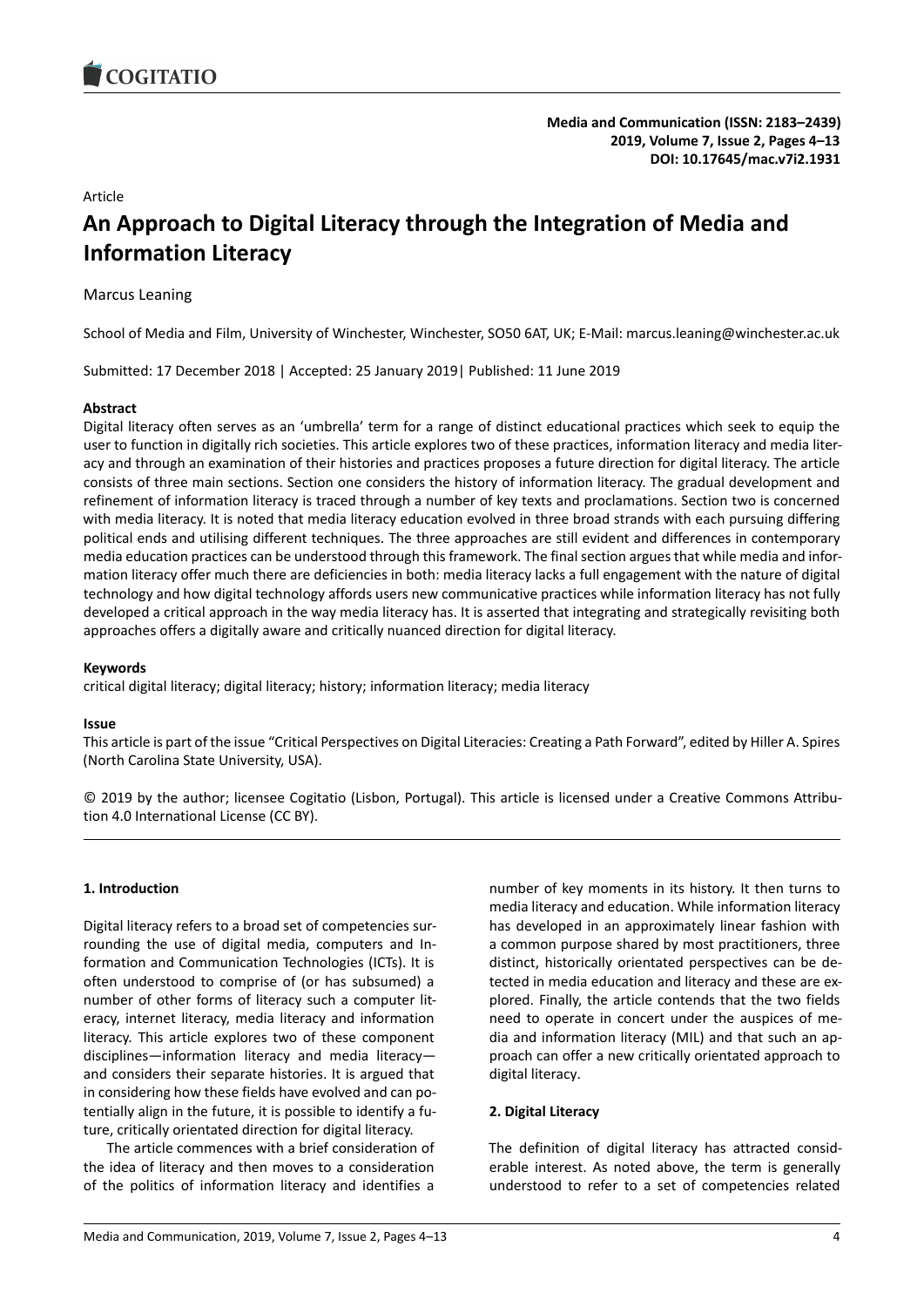#### COQUIATIO

to the skilled use of computers and information technology. Paul Gilster offered a much quoted definition that digital literacy is "the ability to understand information and—more important—to evaluate and integrate information in multiple formats that the computer can deliver" (Gilster as cited in Pool, 1997, p. 6). Further, Gilster's assertion that the focus should be upon "mastering ideas, not keystrokes" (1997, p. 15) separated digital literacy from alternate, technology focused approaches and proved influential in determining the development of the field. Lankshear and Knobel (2006, 2015) specify the meaning further by differentiating between standardized operational approaches (where the emphasis is upon measuring discreate skills associated with the operation of computers and digital media. Jones and Hafner for example assert digital literacy relates to the engaging with the "affordances and constraints" of digital tools (2012, p. 13) and conceptual approaches (where the emphasis is upon developing approaches to the engagement with digital media. For example, Gilster considers digital literacy to relate to "knowledge assembly" (1997, p. 9)). As such digital literacy is considered by many not to be a single activity or set of skills but can be thought of as a range of skills. In light of the variety of foci a number of authors (for example Pangrazio, 2016) call for a reconsideration of digital literacy. One suggested way forward has been to relate digital literacy to the wider topic of literacy itself. Such approaches have sought to utilise a social theory of digital literacy (Bhatt & McKenzie, 2019) an approach that sees literacy as realised through social practices. As such digital literacy is an aspect of literacy that explicitly considers the "practices through which people make traceable meanings using digital technologies (Gillen & Barton, 2010, p. 1). Such an approach sees literacy as occurring across a range of settings and is developed both within and external to formal education. Buckingham (2003) for example identifies digital media as a further area to which a set of media competencies can be applied. Though such assertions are valuable and important advances in our understanding of literacy as a social and cultural activity they must be balanced with a continuing recognition that new technologies require new forms of understanding. As will be explored, digital literacy is at core a recognition that extant forms of literacy have lacked in their preparation to equip users with the skills to engage with digital technologies as such technologies present new affordances to the user. Linking digital literacy to other forms of literacy as advocates of the social theory of literacy does, relegates the digital aspect. The focus upon the social and the cultural at the expense of the technological fails to recognise the potency of digital technologies. Moreover, it ignores the significant bodies of work that have sought to accommodate and recognise the potency of technology. While the social theory of digital literacy affords a new perspective for the consideration of literacy it plays down the importance of the technological aspects of contemporary communications. Furthermore, in focussing upon the 'content' at the ex-

pense of the 'form' of communications, social practice aspects ignore the extensive advances made in the fields information and media literacy in understanding digitality.

# **3. Being Literate**

The equipping students with an ability to read and write in their mother tongue has been one of the central aims of mass education systems since their inception. However by the middle of the 20th century this approach to literacy began to be questioned in a number of ways. First, the interpretation that 'literacy' should refer only to textual understanding was challenged by developments in fields of communication practice other than print. For example, Dale (1946) proposed a new literacy to cover three "modes": print, audio and visual. Similarly, Debes (1968, p. 27) advocated 'visual literacy'—a set of skills to "discriminate and interpret those visible actions, objects, symbols, natural or man-made". Second, there was recognition that the increasing presence of various forms of electronic communication systems and computers from the 1970s resulted in a changed experience of the media for the viewer/user. The consequent call for multimodal literacy (Kress & van Leeuwen, 2001) would allow the user to engage with arrange of different media forms—visual, audio, haptic and virtual reality. Third, a fear of 'falling behind' developing nations in terms of technological competency began to emerge in political discourse in a number of developed countries in the 1960s and 1970s (Belshaw, 2011). One widely proposed solution was the development of 'technological literacy' as a component of education and training programmes. For example, the *Technology for All Americans* paper defined the technologically literate citizen as one who has an "ability to use, manage and understand technology" (International Technology Education Association, 1996, p. 6). Aligned closely with technological literacy a further skills-based approach—computer literacy—also gained strength during the 1980s and 1990s. Many such programs were aligned with the pragmatic skills-based approach (Bawden, 2001, 2008; Lankshear & Knobel, 2006, 2015). Such literacy programs sought (and still seek) to equip a specific group of people with a particular set of skills that will enable them to use computers.

Other literacies which emerged during the late 1980s, 1990s and 2000s included network literacy (Tyner, 1998), internet literacy (Livingstone, 2008), computer literacy (Childers, 2003) and social media literacy (Livingstone, 2014). Moving away from a focus upon a particular technology, Lankshear and Knobel's (2011) work focused upon new literacies and practices which drew upon the affordances of emergent certain social media platforms and collaborative production systems. Such approaches all offered enhancements to the previous understanding of literacy and ran parallel to the emergence of information literacy. While information literacy shared the common purpose of developing skills to deal with digital technology it differed fundamentally in that it looked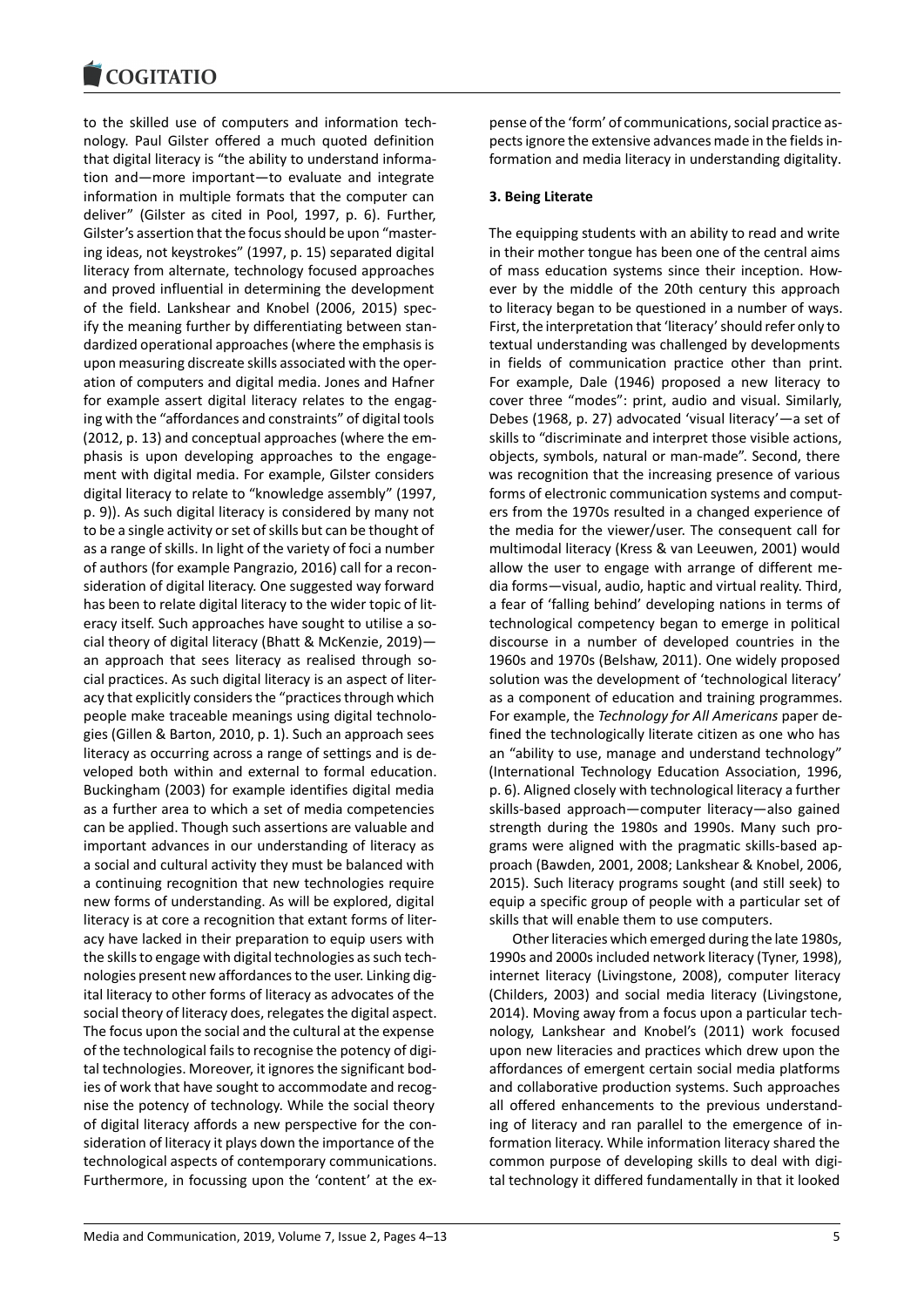to a specific activity rather than to a technology or platform. Information literacy is primarily concerned with the ways in which new technologies make information available and that we possess the skills to deal with information in the range of new forms. It continues and extends the focus of the bibliographic instruction courses that emerged in public libraries (Gibson, 2008) and universities (Rockman, 2004) at the start of the 20th century. As such information literacy should be understood not simply as expert use of technology but as proficiency in the use of information resources of which digital media are a very significant part.

## **4. The Politics of Information Literacy**

A dominant strand in academic literature on information literacy education is that it is an unquestionable social and personal good. Research indicates that being information literate brings benefits for individual students of all ages (Batool & Webber, 2014; Johnston & Webber, 2003). Information literacy brings further benefits at a macro-level as means by which societies transform— Bruce (2004, p. 1) identifies information literacy as "the catalyst required to transform the information society of today into the learning society of tomorrow". Accordingly, information literacy is understood as benefitting both the individual and wider society and as such for the most part escapes critical interrogation (Kapitzke, 2003). Moreover, information literacy education has often been delivered in libraries and information technology departments. Beyond their contribution to education, historically such departments have not been seen as politically charged. Thus information literacy is beyond or devoid of politics. A contributing factor to this is that information education emerged from a technological if not scientific orientation; Webber and Johnston note (2000) note the close link between information literacy and information science. Information literacy has its roots in scientific rather than humanistic discourse and draws upon the technological respectability of science and technology to legitimize its place in curricula. As Escobar et al. (1994) note such practices have often escaped the same degree of scrutiny that is applied to other fields of cultural action.

## **5. Key Stages in the History of Information Literacy**

There have been numerous, extensive and detailed accounts of the history and development of information literacy and the intention here will not be to repeat such accounts but to pick out high points in the development and transition of the field from its origin in the early 1970s to its incorporation in the Media and Information Literacy Curriculum proposed by UNESCO in 2011 which is in current use at the time of writing.

The term information literacy was first used by Paul Zurkowski in a 1974 report to the US National Commission on Libraries and Information Science on the future

organization priorities. Zurkowski contended that: "people trained in the application of information resources to their work can be called information literate....The work of the Commission should be viewed in terms of achieving total information literacy for the nation" (1974, pp. 6–8). As Whitworth (2014) notes, Zurkowski's definition does not develop the idea in any pedagogically useful way and situates it within a pro-liberal, managerial position identifying and advocating an environment for economic development. Following Zurkowski's work, Burchinal (1976) is considered to have advanced the field further by shifting attention to the educational aspects of information literacy (Pinto, Cordón, & Gómez Díaz, 2010; Whitworth, 2014). Burchinal develops the idea that an information literate person possesses specific skills—specifically they are able to "efficiently and effectively locate and use information needed for problemsolving and decision-making" (1976, p. 11). Whitworth (2014) notes that while continuing the broadly liberal approach, Burchinal's work shifts the focus to instruction or more precisely education.

This approach was challenged by Hamelink (1976) who used the critical educational theories of Paolo Freire (2000) to interpret information literacy as a device with which the "cognitive costs" of contemporary society can be mitigated (Whitworth, 2014). Unfortunately, the development of such an anti-systemic, critical aspect of information literacy—an approach that constructs information literacy as something that can aid individuals rather than simply affording economic advantage to society as a whole—was not widely developed.

Perhaps the next major advance was the publication in the USA of the *Presidential Committee on Information Literacy: Final Report* published by the American Library Association (American Library Association [ALA], 1989). This report sought to address a concern that that US schooling lacked in developing key skills and that the US was falling behind other industrialized countries and (more problematically) developing countries would soon overtake it. A solution for such problems lays in advancing the information skills of students (Plotnick, 1999). The Report identifies a five-step process (knowing when we need information, identifying what information is needed, finding the information and evaluating it, organizing the information and using the information) to engage with information and sought to embed this in schools. A number of programmes emerged around this time and while the ALA's model was not very innovatory (similar programmes such as Eisenberg and Berkowitz's "Big6 system" (1990) also offered a granular approach) the support from the professional library community gave the final report significant credibility and resulted in the 1989 proposal by the National Forum on Information Literacy (NFIL) that information literacy become a part of main stream school education. The NFIL's report also offered a revised definition of information literacy—"the ability to access, evaluate and use information from a variety of sources" (Doyle, 1992, p. 2)—and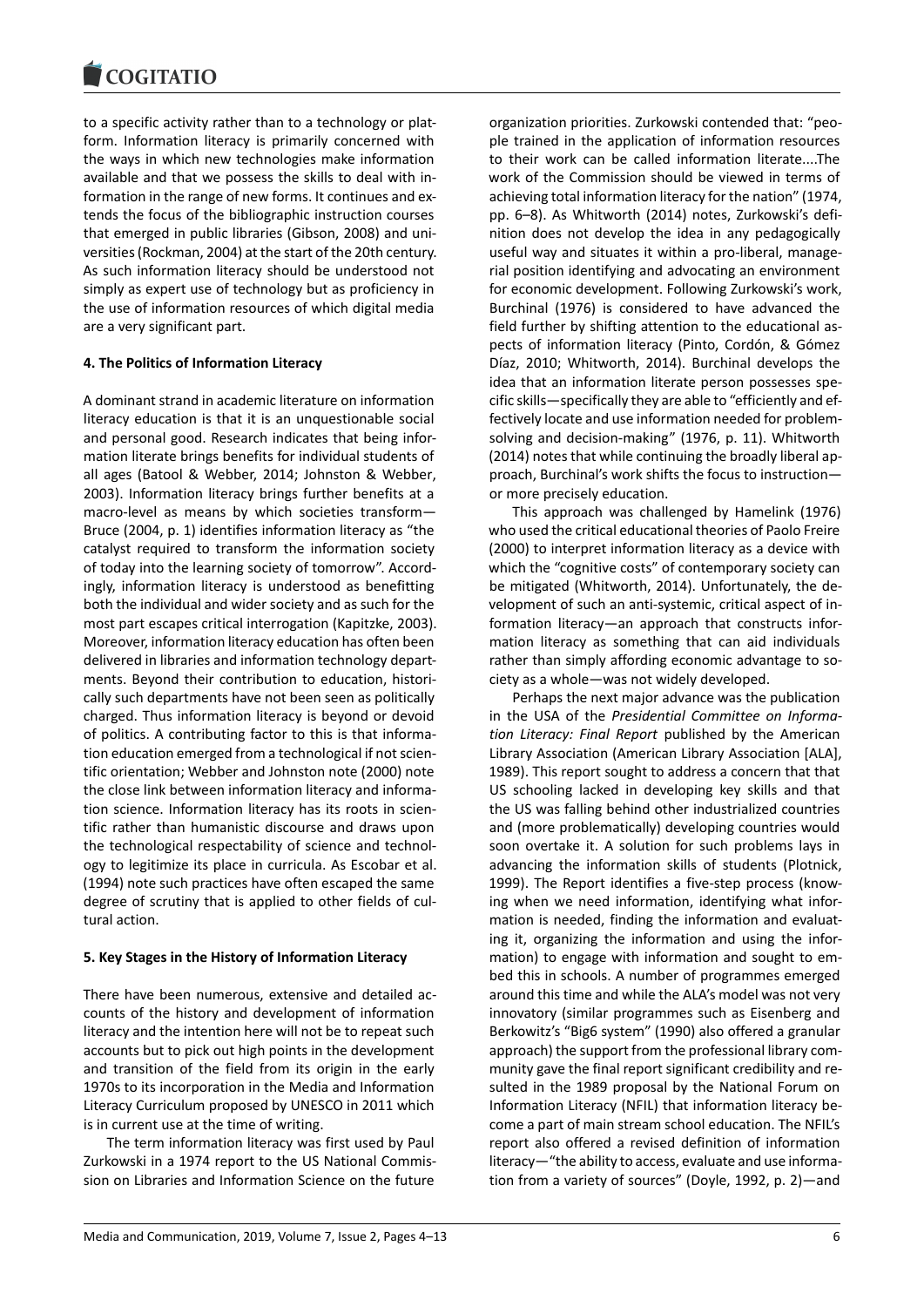#### COMITATIO

identified ten discrete attributes of an information literate person.

There was also significant work on information literacy occurring outside of the USA. Bruce from Griffith's University in Australia produced the "Information Literacy Blueprint" (1994) which identified seven attributes of the information literate. This was further developed by Bruce (1997) with a phenomenological approach that challenged the overt behaviourist perspective which had previously dominated the field and marked a shift in how information literacy was understood and taught. A key text produced by the UK's Society of College, National and University Libraries (SCONUL) extended the key skills of the information literate person to include an ability to 'create' (Bent & Stubbings, 2011). This was an important development and recognises the productive as well as the consumptive potential in digital media.

The growth in the numbers of those coming online by 2017 more than 80% of the population are online in over 100 countries (Sanou, 2017)—and their educational diversity drove a further revision. Information literacy became to be seen as a vital skill for those not just within the higher education sector but across wider society. International organisations, such as the United Nations Educational, Scientific and Cultural Organisation (UNESCO) coupled with international engagement by national organisations such as the US National Commission on Library and Information Science and the NFIL, sought to address such concerns at the 2003 meeting of experts in Prague. This meeting produced a revised interpretation of information literacy defining it as the ability to:

Identify, locate, evaluate, organize and effectively create, use and communicate information to address issues or problems at hand; it is a prerequisite for participating effectively in the Information Society, and is part of the basic human right of life-long learning. (UNESCO, 2003, p. 1)

The United Nations World Summit on the Information Society, which took place in Geneva in 2003 and Tunis in 2005, resulted in further description of information literacy. The Alexander Proclamation of the High Level Colloquium on Information Literacy and Lifelong Learning in 2005 determined that information literacy "lies at the core of lifelong learning. It empowers people in all walks of life to seek, evaluate, use and create information effectively to achieve their personal, social, occupational and educational goals" (Garner, 2006, p. 3).

The simplified definition concatenates the multistage complexity of the activity in previous texts with the initial stages of recognizing a need for information being sublimated into seeking information. This reduction in the number of steps raises the comparative importance of the creative aspect. Furthermore, information literacy is regarded as an activity that 'empowers' people—it affords people the opportunity to avail themselves of information they could not get if they lacked

a grounding in information literacy education. Such incorporation of the ideas of equality, rights and justice within information literacy situate it as a public 'good', information literacy is exists to advance the interest of people. As such the beneficiary of this is not the economic wealth of the nation—as was identified by Whitworth (2014) in Zurkowski's (1974) work. Instead information literacy is understood as conferring a benefit to the individual. While economic activity is still a valuable result, the foregrounded benefit is primarily one of equality and social justice.

From the mid-to-late 2000s and 2010s information literacy has begun to overlap with aspects of media literacy in terms of its content, practices and foci and there is now a strong movement towards integrating the two practices. For example, Livingstone (2008, p. 107) argues that in order to equip people "a convergence of media (or audiovisual) and information literacies is needed". Similarly Leaning (2014, 2017) proposes a fundamental integration of the fields. One example of this approach is the 2011 UNESCO's "Media and Information Literacy Curriculum for Teachers" (Wilson, Grizzle, Tuazon, Akyempong, & Cheung, 2011). This curriculum offers an educational framework for the development of skills in MIL in teacher education programmes. The text establishes a direct link between MIL and democracy and overtly supports democratic practices such as the peercommunication of information between citizens. While the project is admirable in its scope it is fundamentally a media literacy project with information literacy aspects appended. It does not deal deeply enough with the digital nature of information nor fully recognise key aspects of contemporary digital culture and the use of data by organisations (Leaning, 2017).

# **6. Media Literacy**

While the UNESCO MIL Curriculum articulated only a partial engagement with information literacy it also offered a specific perspective on media literacy. Historically media literacy has been used to describe a range of educational practices. Potter (2010) recognises that over 20 different definitions are in use and that there is little consensus or fixed meaning. Organisations such as the National Leadership Conference on Media Literacy (Aufderheide, 1993), the UK's Office of Communication (OFCOM, 2004) and the US based National Association for Media Literacy Education (National Association for Media Literacy Education, 2015) all offer definitions which identify a range of specific skills that a media literate person would possess. An alternative to these skills-based methods lies in an approach that looks to developing criticality in students (Silverblatt & Eliceiri, 1997) and regards media literacy as a social and cultural practice (Sholle & Denski, 1994). This draws upon the academic field of media studies and constructs media literacy as being able to critically engage with the media. Such approaches make use of the interpretative epistemologies found in the arts,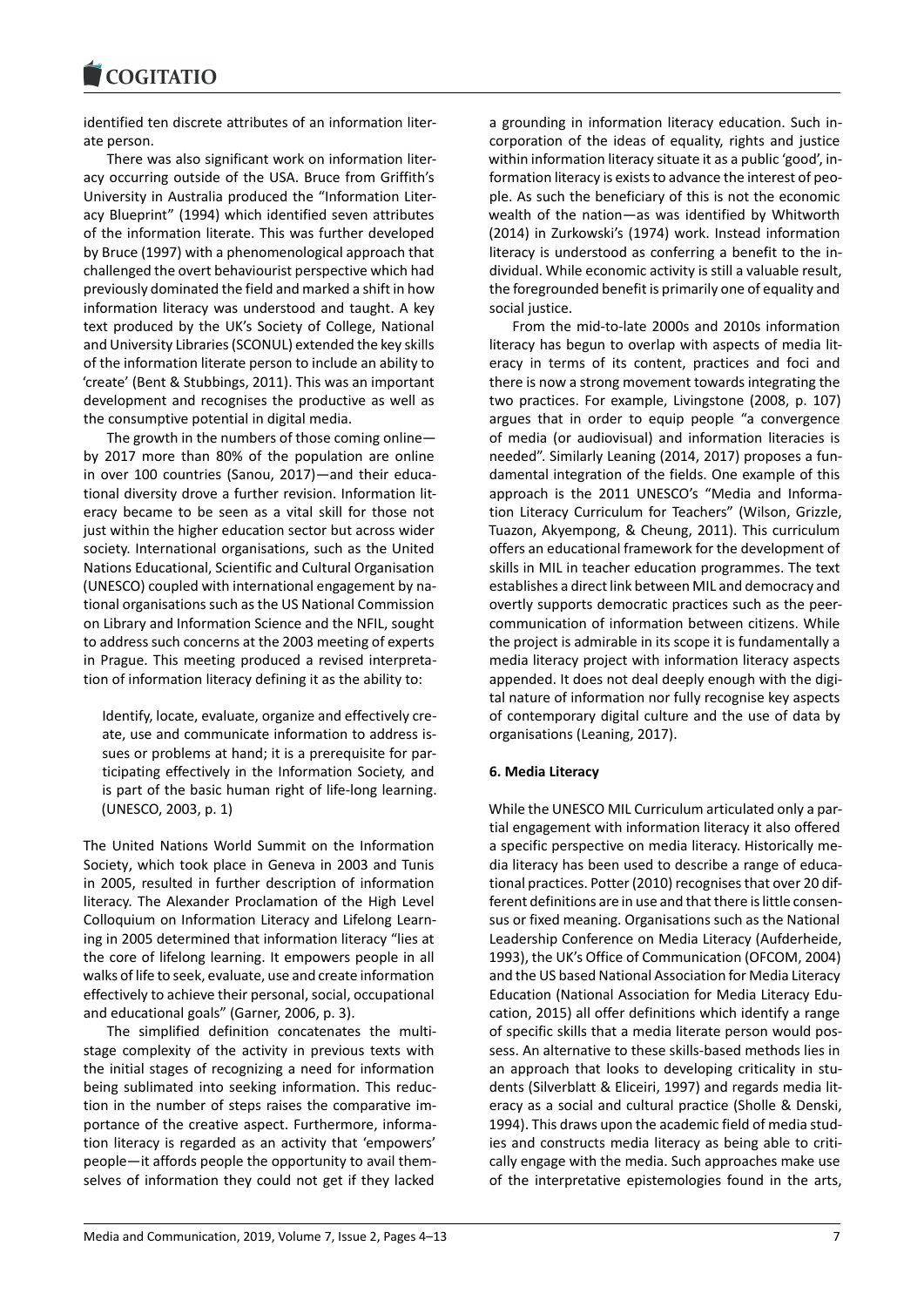humanities and social sciences as opposed to the science and technologically oriented epistemology underpinning information studies and by derivation information literacy. A number of commentators have identified distinct periods and related theoretical perspectives within this general critical tradition (Buckingham, 2003; Leaning, 2017; Masterman, 1997). While these three perspectives emerged in different historical periods they are all still evident in various contemporary media education programmes.

## *6.1. The Protectionist or Inoculation Model*

The protectionist or inoculation approach is founded upon two fundamental but often unvoiced assumptions: first that media or technology can have a detrimental impact upon those who consume it. This occurs in a number of ways: it may change the values and sensibilities of a society as a whole; the media may directly impact upon the wellbeing of an individual; or the media may cause an individual to have a negative impact upon third parties. Second, there are various practices and educational techniques that can be used to negate the impact upon individuals and society—the audience can be inoculated against the media (Buckingham, 2003). This model of media education has the function of providing these practices and techniques and the resultant media literate person is 'immunised' against the negative aspects of the media.

There are many examples of the first assumption throughout the history of media technology; perhaps the first recorded example can be found in Plato's *Phaedrus* (Jowett, 1892, p. 77) where writing is considered problematic as: "this discovery of yours will create forgetfulness in the learners' souls, because they will not use their memories". The fear re-emerges with the invention of the printing press which drove Trithemius of Sponheim to comment "printing is no genuine friend of Holy Scripture" (Clark, 2004, p. 72). Similar concerns were raised by the philosopher Leibniz that feared the printing press would lead to the eventual elimination of scholarly arts (Klancher, 2013).

However, the origin of media education lies in the response to fears of the mass-media in late 19th and early 20th century and the emergence of a widespread, popular culture which was often blamed for many social ills. In particular, critics were explicitly concerned with the impact media would have upon the untutored minds of children and the working classes (Murdoch, 1997).

Alongside the increased newspaper circulation in the early part of the 20th century, technological advances resulted in the emergence of other mass-media forms including the phonograph, cinema, radio and television. Responses to these new media were varied; in the UK and other Western European countries a central concern was that such mass-media would result in the spread of 'alien' (read American) popular culture. Such culture was considered less intellectually demanding compared

to the native 'high culture' studied in a classical European education. Accordingly, educational activities were developed to limit the negative impacts with the aim being to teach the audience to be able to discern good from bad (Masterman, 1997). The approach drew upon the literary theories of Leavis (Leavis & Thompson, 1933) and the Modernist tradition of literary criticism and continued the Arnoldian understanding that study should focus upon high cultural texts (Arnold, 1869).

A further strand of the protectionist and defensive stance is found within the contemporaneous yet overtly Marxist work of the Frankfurt School. In this approach mass culture is understood as being central in the 'culture industry'—the means by which a working class consciousness is prevented from forming (Bennett, 1982). Mass or popular culture must be resisted as it restricts the development of awareness of class position. In spite of the radically different political agendas of the two approaches both see a common goal in resisting popular culture. Accordingly, the aim of media education is to protect the reader/viewer from the damaging impact of mass-media, to equip them with what Masterman (1997, p. 20) defines as "education *against* the media" (italics in original).

Despite its age (it was first developed in the 1930s) the approach is still very popular. For example, it is much in evidence in the discourses and practices of "Digital Detox" in which users willingly disengage with digital media for a period of time (Brabazon, 2012).

## *6.2. The Demystification Model*

An alternate approach to media education emerged during the 1960s and by the 1980s had become the dominant academic approach in many Western countries. Drawing upon developments in various fields associated with what became known as the 'cultural' or 'linguistic' turn (the recognition of culture in explanations of human life) media educators changed the focus of their activities and rather than seeking to protect the audience now sought to empower them against problematic aspects of the media. This view identifies media content as inherently ideological—the media plays a significant role in justifying power relations to those who are most subjected to them. Accordingly, the task of media education is to make known to the audience the ideological function and methods used by the media, to 'demystify' the media to its audience (Penman & Turnbull, 2007). The audience will then 'awaken' to this power and develop 'conscious awareness'.

The development of this approach stems from advances in theories of semiotics and ideology made in the early 1970s (Masterman, 1997). Advances in the understanding of ideology following the publication in 1971 of Gramsci's *Prison Notebooks* (Gramsci, Hoare, & Nowell-Smith, 1971) by Hall and others (Centre for Contemporary Cultural Studies, 2007) and later Laclau, Moufee and Zizek in the field of discourse analysis (Torfing, 1999) re-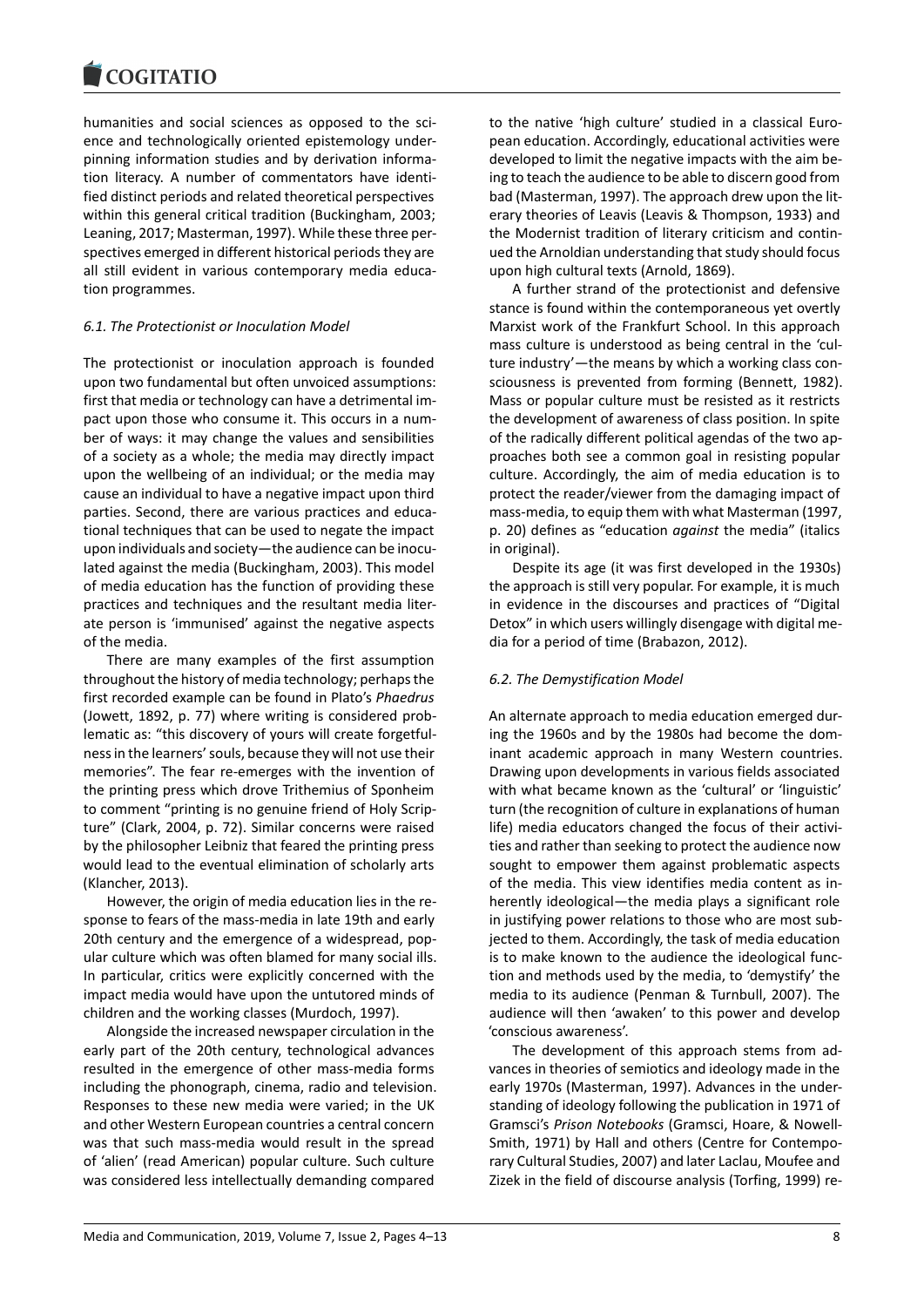#### COMITATIO

sulted in a critique that understands ideology as present in all cultural life and continually reproduced by actors rather than being disseminated from the top by an elite. Semiotics also made major contributions to media education. The work of Barthes' (1972) is understood to have made two major contributions. First, that the media can never directly present the world to us; it can only ever offer to re-present it. The media is not a transparent lens and always mediate how we see the world. As a consequence we need to study the nature of representation in the media. Second, Barthes explicitly challenged the arbitrary distinction between high and low culture. Barthes' work contributed to a broadly left-wing classbased model of analysis that opposed the value laden conservative model of cultural appreciation which was present in the Leavisite, protectionist model.

The deployment of these practices within media education resulted in an approach that sought to empower the audience and was subsequently recognised as a form of what Kellner terms 'critical literacy' (2000). The critical aspect allows teaching to be seen as an activity that empowers students in the face of ideological forces and bestows teaching with a political function. It is still popular in many areas of media education and indeed underpins a number of contemporary media education projects such as UNESCO's MIL CLICKS campaign of information graphics (or info-graphics) that are circulated through social media. These info-graphics advocate the practices of critical literacy and alert readers to issues such as fake news and propaganda amongst others.

However, the critical approach has also been subject to criticism which draws upon earlier Leavisite ideals of culture and are consequently opposed to the idea that popular culture should be studied. A further critique of this approach to media education is that it fails to develop employment related skills. Students who take such media literacy courses are not trained in techniques that enable them to produce media content.

## *6.3. The Creative Participation Model*

From the early 1990s a third approach termed the participatory or creative model incorporated developments in constructivist theory. Constructivism's roots lay in developments in psychology and pedagogy concerning the way in which learning occurs arguing that knowledge is acquired through a process of construction of knowledge in the learner's mind. Furthermore, the best way to ensure this occurs is to have the learner engage in creative and productive activities, to make a shift from a position in which knowledge is considered a discreet unit to one in which learning or knowing is seen as a process (Jones & Brader-Araje, 2002). To attend to this constructivism makes use of a range of alternative methods and teaching practices to the deconstruction of texts used in the demystification model. Typical methods used within a creative/participatory framework include: project work, collaborative media text production, group work, practice by doing, structured discussion, getting students to teach each other, discovery and research work and a variety of other methods (Fernback, 2014).

In addition to this shift in general pedagogic approaches, three other developments had a significant impact upon the current shape of media education. First, the emergence then the widespread diffusion of digital technology and the impact upon the way in which media content is encountered. Second is the related change in the way audiences and media consumption are conceptualised. Buckingham (1998) notes how advances in psychology and cultural studies result in the idea of a passive audience being strongly challenged. The idea that a single homogeneous audience will receive a media text in a singular manner has been heavily criticised. In its place researchers talk of audiences who are active in the engagement with media texts. The resultant approach to media education is one in which participation and active engagement in the production of media texts play a significant role. Indeed, there has been a conscious attempt to move beyond the notion of a single author of a text and towards recognition that media content production is an inherently collaborative endeavour (Jenkins, 2009). However the extent of this treatment often tends to be rather limited. In numerous examples the analysis tends to be restricted and focused upon the extent of individual or group contribution while ignoring the impact of technological affordances and how technology plays a significant role in structuring the nature of production (Leaning, 2017).

Third, Gauntlet (2013) notes a contemporary a trend in the domestic manufacture of goods and texts. This 'maker' culture involves people in productive practices across a range of fields some traditional such as textiles and ceramics and in contemporary digital realms of production. Such a movement is both contributory to and beneficial of creative production approaches to media education.

At the time of writing the creative/participatory approach to media education is undoubtedly dominant. Its broad attention to creative and yet critical examination of media texts from a broad range of media forms allows it to inform both the critical analytic side of media studies while also being useful to the technical and industry salient areas of media training. Thus it serves as pedagogy that meets both the critical concerns of media educators and also the skills agenda of the industry advocates who challenged the demystification approach so strongly.

## **7. Conclusion: Aligning Media and Information and the Value of Recognition**

This article has offered brief accounts of the history and development of the fields of information literacy and media literacy. It is argued that considering the history of educational fields has a number of distinct benefits and is valuable to the future direction of digital literacy in two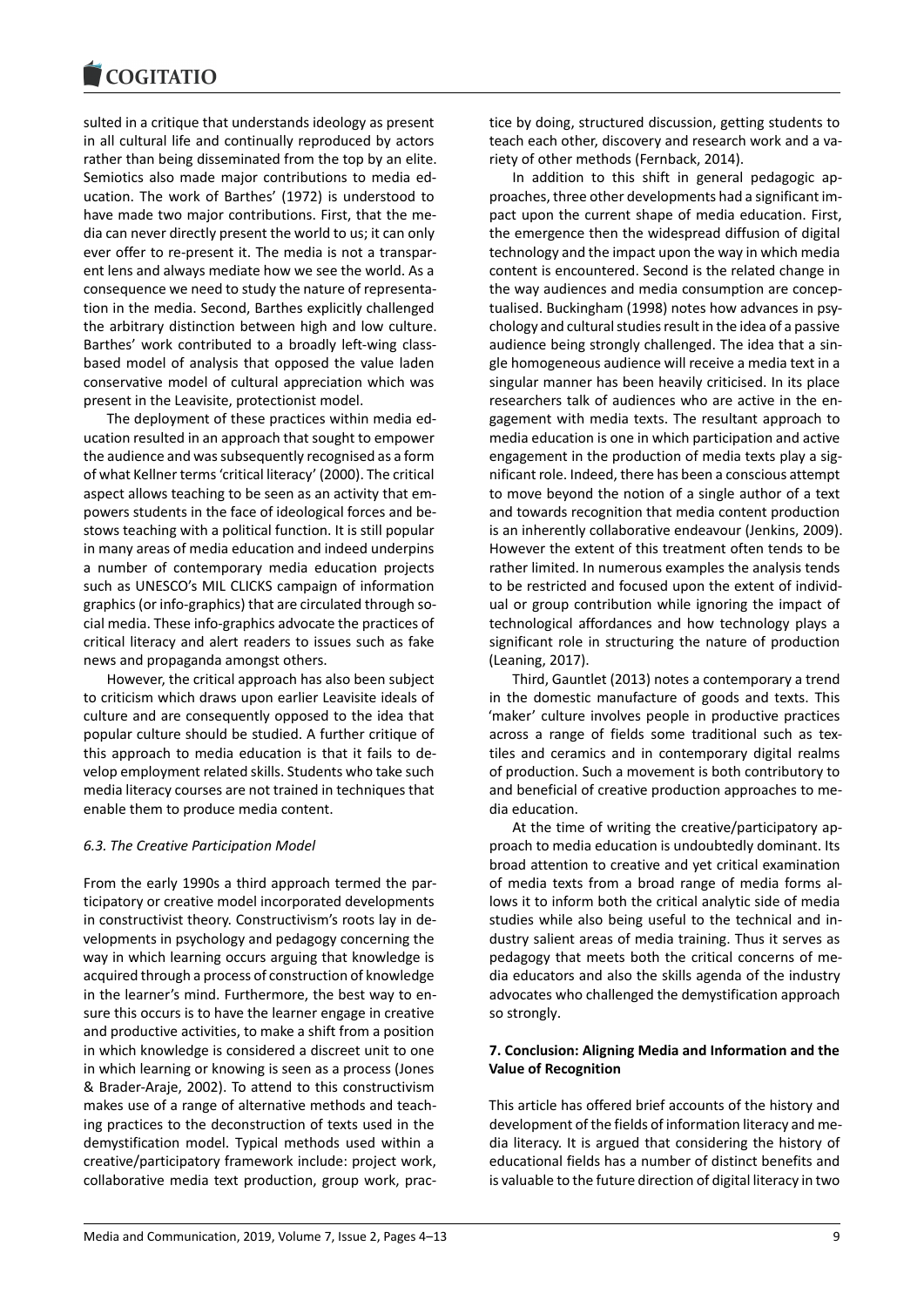#### COQUIATIO

main ways. First, in considering the history of fields it is possible to discern the main points of difference, similarity and overlap. Reviewing information and media literacy side by side reveals opportunities for integration that will allow educational practitioners to address the problems considered by information and media literacy and digital literacy from outside of the silo mentality that currently exists in which digital, information and media literacy exist as separate and distinct fields (Casey & Brayton, 2017). This is not an argument that one field should 'colonise' another, rather that the fields, under the broad remit of digital literacy, address similar issues and combining them aids both in addressing weaknesses. Information literacy has a long history of driving users to be more skilled in their use of information and digital media. Its emphasis has been upon the manner in which information is engaged with by the user. However, in reflecting its originating discourse of information studies and its political orientation of serving a notional public good it often fails to afford a critical position. The emphasis of information literacy is to empower the user in their use of ICTs rather than to develop meta-critical skills. When information literacy does address critical skills these often tend to be those that can be used to assure the validity of process such as triangulating information and checking sources are appropriate. What information literacy does not as yet do is develop a more critically orientated perspective in terms of analysis. It does not draw upon any of the meta-critical traditions that have evolved within the humanities and social sciences for examining text and lacks the anti-conservative or progressive critical stance that informs media literacy (Kellner, 2000; Sholle & Denski, 1994; Silverblatt & Eliceiri, 1997).

Media literacy on the other hand has a long tradition of drawing upon the critical practices in the arts, humanities and social sciences. Much of the critical emphasis in all three approaches noted above make extensive call upon the study of cultural texts. However media literacy's approach often falls short of addressing the more technological aspects of media. Media literacy evolved and developed to engage with mass media; its focus, research methods and understanding of the impact of media evolved from an engagement with mass and broadcast media and its mode of analysis towards digital media often reflect an understanding of mass and broadcast media (Merrin, 2014). While offering high level critical skills media education for the most part does not possess techniques and understanding compatible with digital information. While some emphasis is placed upon the study of audiences within the Creative Participation model, the impact of technology and how it is used is often down played or missed (Leaning, 2017).

Second, in considering the history and practices of information and media literacy it is possible to discern the impact of technology through the educational practices developed to accommodate, engage with and mitigate the negative aspects of it. As explored above one of the key impulses for information literacy education was a

perception that without developing key skills in technology (computers in particular), countries such as the US risked falling behind competitor countries in the developed and developing world. The protectionist approach to media literacy is similarly underpinned by a fear of media technology. However this is a fear of the technology and its cultural impact rather than not being adequate in the use of the technology. This understanding is important as it identifies the drive for digital literacy as originating in perceptions of problems and difficulties faced by individuals and society. Thus information and media literacy can be understood to have their origins in attempts to deal with technology. This interpretation perhaps mitigates the charge made by advocates of the "social theory of literacy" (Bhatt & MacKenzie, 2019; Gourlay & Oliver, 2018) that such disciplines neglect the social practices of users in lieu of understanding use through metrics. Instead it is argued that the history of information and media literacy indicates that approaches to engaging with digital media (either to acquire the skills for their user to defend or mitigate their impact) emerge from the experience of users and the fears that social practices are under threat. Recognizing the history of information and media literacy affords an understanding of such as contributory to the current practices of digital literacy; what practitioners did in the past should be considered rather than regarded as erroneous.

Accordingly it is asserted that those planning the future direction of digital literacy should be mindful of its past and the past of the constituent disciplines. Such awareness will equip us with an understanding that new synergies and assemblages of extant academic fields can benefit digital literacy and that digital literacy should be regarded as a means by which social practices and digital media can be more meaningfully understood.

# **Conflict of Interests**

The author declares no conflict of interests.

## **References**

- American Library Association. (1989). *American Library Association presidential committee on information literacy: Final report*. Washington, DC: American Library Association.
- Arnold, M. (1869). *Culture and anarchy: An essay in political and social criticism*. London: Smith, Elder & Company.
- Aufderheide, P. (1993). *Media literacy. A report of the national leadership conference on media literacy*. Washington, DC: ERIC.
- Barthes, R., & Lavers, A. (1972). *Mythologies*. New York, NY: Hill and Wang.
- Batool, S., & Webber, S. (2014). Early findings from a study of information literacy practices in primary schools of pakistan. In S. Kurbanoğlu, S. Špiranec, E. Grassian, D. Mizrachi, & R. Catts (Eds.), *Informa-*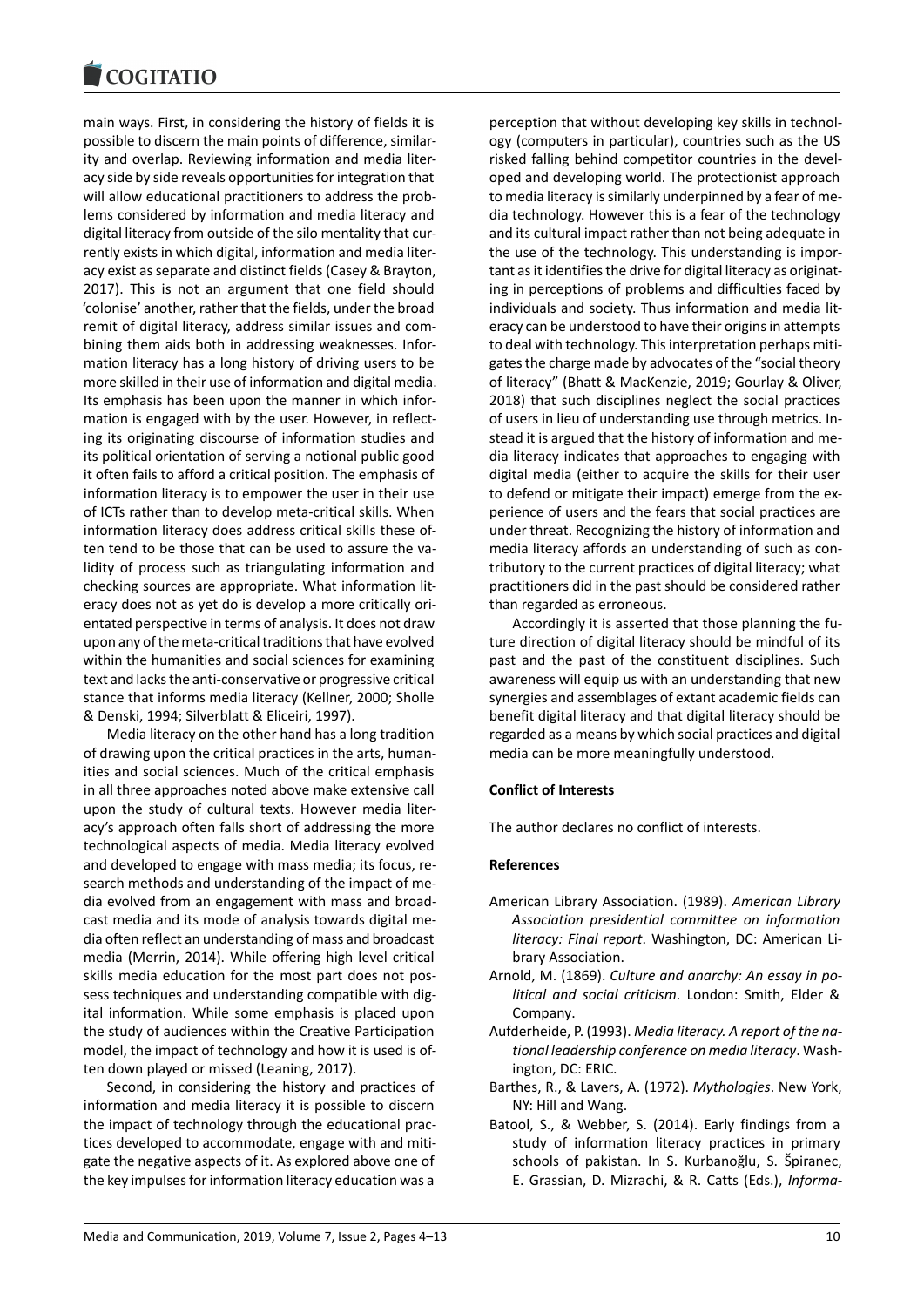#### COMITATIO

*tion literacy. Lifelong learning and digital citizenship in the 21st century* (pp. 282–290). Basel: Springer International.

- Bawden, D. (2001). Information and digital literacies: A review of concepts. *Journal of Documentation*, *57*(2), 218–259.
- Bawden, D. (2008). Origins and conepts of digital literacy. In C. Lankshear & M. Knobel (Eds.), *Digital literacies: concepts, policies and practices* (pp. 17–32). New York, NY: Peter Lang.
- Belshaw, D. (2011). *What is digital literacy? A Pragmatic investigation* (Unpublished doctoral dissertation). Durham University, Durham, UK.
- Bennett, T. (1982). Theories of media, theories of society. In M. Gurevitch (Ed.), *Culture, society and the media*. London: Methuen.
- Bent, M., & Stubbings, R. (2011). *The SCONUL seven pillars of information literacy. Core model for higher education*. London: SCONUL.
- Bhatt, I., & Mackenzie, A. (2019). Just Google it! Digital literacy and the epistemology of ignorance. *Teaching in Higher Education*, *24*(3), 302–317.
- Brabazon, T. (2012). Time for a digital detox? From information obesity to digital dieting. *Fast Capitalism*. Retrieved from http://www.uta.edu/huma/ agger/fastcapitalism/9\_1/brabazon9\_1.html
- Bruce, C. (1994). *Information literacy blueprint* (Unpublished). Retrieved from http://www.academia.edu/ 2463291/Information\_li[teracy\\_blueprint](http://www.uta.edu/huma/agger/fastcapitalism/9_1/brabazon9_1.html)
- Bruce, C. (1997). *[The seven faces of information](http://www.uta.edu/huma/agger/fastcapitalism/9_1/brabazon9_1.html) literacy*. Blackwood: Auslib Press.
- Bruce, C. (2004). *Informati[on literacy as a catalyst for](http://www.academia.edu/2463291/Information_literacy_blueprint) [educational change. A background paper](http://www.academia.edu/2463291/Information_literacy_blueprint)*. Paper presented at The 3rd international lifelong learning conference, Yeppoon, Queensland, Australia.
- Buckingham, D. (1998). Media education in the UK: Moving beyond protectionism. *Journal of Communication*, *48*(1), 33–43.
- Buckingham, D. (2003). *Media education: Literacy, learning and contemporary culture*. Cambridge: Polity Press.
- Burchinal, L. (1976). *The communications revolution: America's third century challenge*. Paper presented at The future of organizing knowledge, Texas A & M university library's centennial academic assembly, College Station, Texas.
- Casey, N., & Brayton, S. (2017). *No silos—In defense of media & information literacy: A mini-manifesto?* Retrieved from http://www.natashacasey.com/ single-post/2017/03/14/In-Defense-of-Media-Information-Literacy-A-Mini-Manifesto
- Centre for Contemporary Cultural Studies. (2007). *On ideology*. Abingdon: Ta[ylor & Francis.](http://www.natashacasey.com/single-post/2017/03/14/In-Defense-of-Media-Information-Literacy-A-Mini-Manifesto)
- Chil[ders, S. \(2003\). Computer literacy: Necessity or](http://www.natashacasey.com/single-post/2017/03/14/In-Defense-of-Media-Information-Literacy-A-Mini-Manifesto) buzzword? *[Information Technology and Lib](http://www.natashacasey.com/single-post/2017/03/14/In-Defense-of-Media-Information-Literacy-A-Mini-Manifesto)raries*, *22*(3), 100–104.
- Clark, J. (2004). Print and pre-reformation religion: The Benedictines and the press, c.1470–c.1550. In J. Crick & A. Walsham (Eds.), *The uses of script and print,*

*1300–1700* (pp. 74–93). Cambridge: Cambridge University Press.

- Dale, E. (1946). *Audiovisual methods in teaching*. New York, NY: Holt, Rineheart and Winston.
- Debes, J. (1968). Some foundations of visual literacy. *Audio Visual Instruction*, *13*, 961–964.
- Doyle, C. S. (1992). *Outcome measures for information literacy within the national education goals of 1990*. Final report to national forum on information literacy. Summary of findings. Washington, DC: ERIC.
- Eisenberg, M. B., & Berkowitz, R. E. (1990). *Information problem solving: The big six skills approach to library & information skills instruction*. Washington, DC: ERIC.
- Escobar, A., Hess, D., Licha, I., Sibley, W., Strathern, M., & Sutz, J. (1994). Welcome to cyberia: Notes on the anthropology of cyberculture [and comments and reply]. *Current Anthropology*, *35*(3), 211–231.
- Fernback, J. (2014). *Teaching communication and media studies: Pedagogy and practice*. Abingdon: Taylor & Francis.
- Freire, P. (2000). *Pedagogy of the oppressed*. New York, NY: Continuum.
- Garner, S. D. (2006). *High-level colloquium on information literacy and lifelong learning*. Retrieved from https://unesdoc.unesco.org/ark:/48223/pf000 0144820
- Gauntlett, D. (2013). *Making is connecting*. Cambridge: Wiley.
- Gibson, C[. \(2008\). The history of information literacy. In](https://unesdoc.unesco.org/ark:/48223/pf0000144820) [C. Cox & E](https://unesdoc.unesco.org/ark:/48223/pf0000144820). Lindsey (Eds.), *Information literacy instructional handbook* (pp. 10–25). Chicago, IL: ACRL.
- Gillen, J., & Barton, D. (2010). *Digital literacies: A research briefing by the technology enhanced learning phase of the teaching and learning research programme*. London: TLRP
- Gilster, P. (1997). *Digital literacy*. New York, NY: Wiley.
- Gourlay, L., & Oliver, M. (2018). *Student engagement in the digital university: Sociomaterial asemblages*. New York, NY: Taylor and Francis.
- Gramsci, A., Hoare, Q., & Nowell-Smith, G. (1971). *Selections from the prison notebooks of Antonio Gramsci*. London: International Publishers.
- Hamelink, C. (1976). An alternative to news. *Journal of Communication*, *26*(4), 120–123.
- International Technology Education Association. (1996). *Technology for all Americans*. Reston, VA: International Technology Education Association. Retrieved from https://scholar.lib.vt.edu/TAA/Taa\_tech.pdf
- Jenkins, H. (2009). *Convergence culture*. New York, NY: New York University Press.
- Johnston, B., & Webber, S. (2003). Information literacy in high[er education: A review and case study.](https://scholar.lib.vt.edu/TAA/Taa_tech.pdf) *Studies in Higher Education*, *28*(3), 335–352.
- Jones, G., & Brader-Araje, L. (2002). The impact of constructivism on education: Language, discourse, and meaning. *American Communication Journal*, *5*(2), 1–10.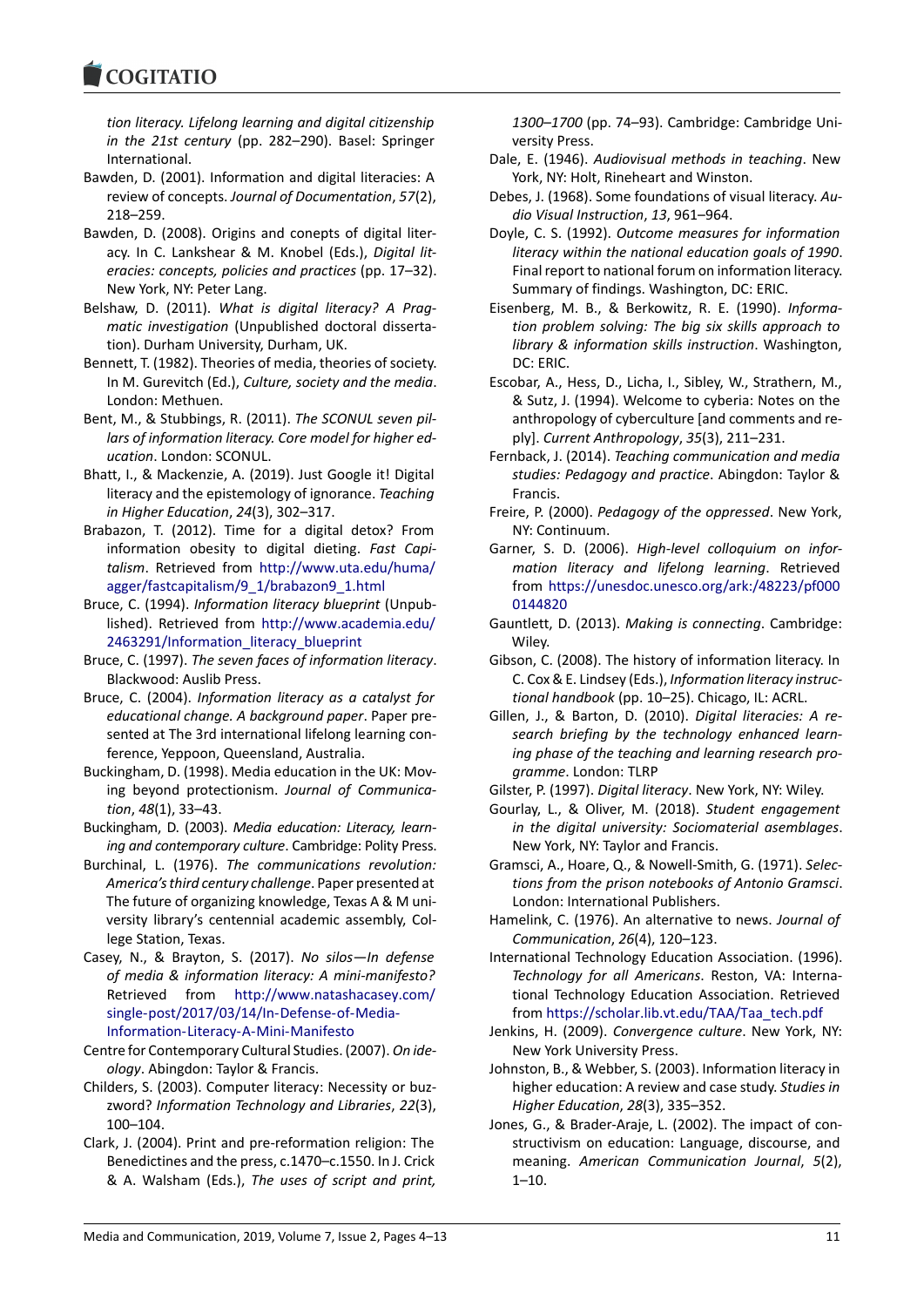### **COMMITMENT**

- Jones, R. H., & Hafner, C. A. (2012). *Understanding digital literacies*. London and New York: Routledge.
- Jowett, B. (1892). *The dialogues of Plato in five volumes* (3rd ed.). Oxford: Oxford University.
- Kapitzke, C. (2003). Information literacy: A positivist epistemology and a politics of outformation. *Educational theory*, *53*(1), 37–53.
- Kellner, D. (2000). Multiple literacies and critical pedagogies: New paradigms. In P. P. Trifonas (Ed.), Revolutionary pedagogies. *Cultural politics, instituting education, and the discourse of theory* (pp. 196–221). London and New York: Taylor & Francis.
- Klancher, J. (2013). *Transfiguring the arts and sciences: Knowledge and cultural institutions in the romantic age*. Cambridge: Cambridge University Press.
- Kress, G., & van Leeuwen, T. (2001). *Multimodal discourse: The modes and media of contemporary communication*. Oxford: Oxford University Press.
- Lankshear, C., & Knobel, M. (2006). Digital literacies: Policy, pedagogy and research considerations for education. *Digital Kompetanse: Nordic Journal of Digital Literacy*, *1*(1), 12–24.
- Lankshear, C, & Knobel, M. (2011). *New literacies: Everyday practices and social learning* (3rd ed.). Maidenhead: Open University Press.
- Lankshear, C., Knobel, M. (2015). Digital literacy and digital literacies: Policy, pedagogy and research considerations for education. *Digital Kompetanse: Nordic Journal of Digital Literacy*, *10*, 8–20.
- Leaning, M. (2014). Towards the integration of media and information literacy: A rationale for a 21st century approach. In P. Mihailidis & B. De Abreu (Eds.), *Media literacy education in action: Theoretical and pedagogical perspectives*. Oxford: Routledge.
- Leaning, M. (2017). *Media and information literacy: An integrated approach for the 21st century*. Oxford: Elsevier.
- Leavis, F. R., & Thompson, D. (1933). *Culture and environment: The training of critical awareness*. London: Chatto & Windus.
- Livingstone, S. (2008). Internet literacy: Young people's negotiation of new online opportunities. In T. McPherson (Ed.), *Digital youth, innovation, and the unexpected* (pp. 101–122). Cambridge, MA: MIT Press.
- Livingstone, S. (2014). Developing social media literacy: How children learn to interpret risky opportunities on social network sites. *Communications*, *39*(3), 283–303.
- Masterman, L. (1997). A rationale for media education. In R. Kubey (Ed.), *Media literacy in the information age* (pp. 15–78). New Brunswick: Transaction Publishers.
- Merrin, W. (2014). *Media studies 2.0*. Oxford: Routledge.
- Murdoch, G. (1997). Reservoirs of dogma: An archaeology of popular anxiety. In M. Barker & J. Petley (Eds.), *Ill effects: The media violence debate*. London:

Routledge.

- National Association for Media Literacy Education. (2015). *Media literacy definition*. Retrieved from https://namle.net/publications/media-literacydefinitions
- OFCOM. (2004). *Strategies and priorities for the promotion of media literacy: A statement*. London: Office of [Communicatins.](https://namle.net/publications/media-literacy-definitions)
- Pa[ngrazio, L. \(2](https://namle.net/publications/media-literacy-definitions)016) Reconceptualising critical digital literacy. *Discourse: Studies in the Cultural Politics of Education*, *37*(2), 163–174.
- Penman, R., & Turnbull, S. (2007). *Media literacy: Concepts, research and regulatory issues*. Melbourne: Australian Communications and Media Authority.
- Pinto, M., Cordón, J. A., & Gómez Díaz, R. (2010). Thirty years of information literacy (1977–2007): A terminological, conceptual and statistical analysis. *Journal of Librarianship and Information Science*, *42*(1), 3–19.
- Plotnick, E. (1999). Information literacy. *Eric Digests*. Retrieved from http://www.ericdigests.org/1999-4/ information.htm
- Pool, C. (1997). A conversation with Paul Gilster. *Educational Leadership*, *55*(3), 6–11.
- Potter, W. J. (2010)[. The state of media literacy.](http://www.ericdigests.org/1999-4/information.htm) *Journal [of Broadcasting &](http://www.ericdigests.org/1999-4/information.htm) Electronic Media*, *54*(4), 675–696.
- Rockman, I. F. (2004). *Integrating information literacy into the higher education curriculum. Practical models for transformation*. San Francisco, CA: Jossey-Bass.
- Sanou, B. (2017). *ICT facts and figures 2017*. Geneva: ICT.
- Sholle, D., & Denski, S. (1994). *Media education and the (re)production of culture*. Westport, CT: Bergin & Garvey.
- Silverblatt, A., & Eliceiri, E. M. E. (1997). *Dictionary of media literacy*. Westport, CT: Greenwood Press.
- Torfing, J. (1999). *New theories of discourse: Laclau, Mouffe and Zizek*. London: Wiley.
- Tyner, K. (1998). *Literacy in a digital world*. Mahwah, NJ: Lawrence Erlbaum Associates.
- UNESCO. (2003). *The Prague declaration*. Towards an information literate society. Paris: UNESCO. Retrieved from http://www.unesco.org/new/fileadmin/ MULTIMEDIA/HQ/CI/CI/pdf/PragueDeclaration.pdf
- Webber, S., & Johnston, B. (2000). Conceptions of information literacy: New perspectives and implications. *Jour[nal of Information Science](http://www.unesco.org/new/fileadmin/MULTIMEDIA/HQ/CI/CI/pdf/PragueDeclaration.pdf)*, *26*(6), 381–397.
- Whitworth, A. (2014). *[Radical information literacy: Re](http://www.unesco.org/new/fileadmin/MULTIMEDIA/HQ/CI/CI/pdf/PragueDeclaration.pdf)claiming the political heart of the IL movement*. Oxford: Elsevier Science.
- Wilson, C., Grizzle, A., Tuazon, R., Akyempong, K., & Cheung, C. (2011). *Media and information literacy curriculum for teachers*. Paris: UNESCO.
- Zurkowski, P. G. (1974). *The information service environment relationships and priorities* (Related Paper No. 5). Washington, DC: National Commission on Libraries and Information Science.